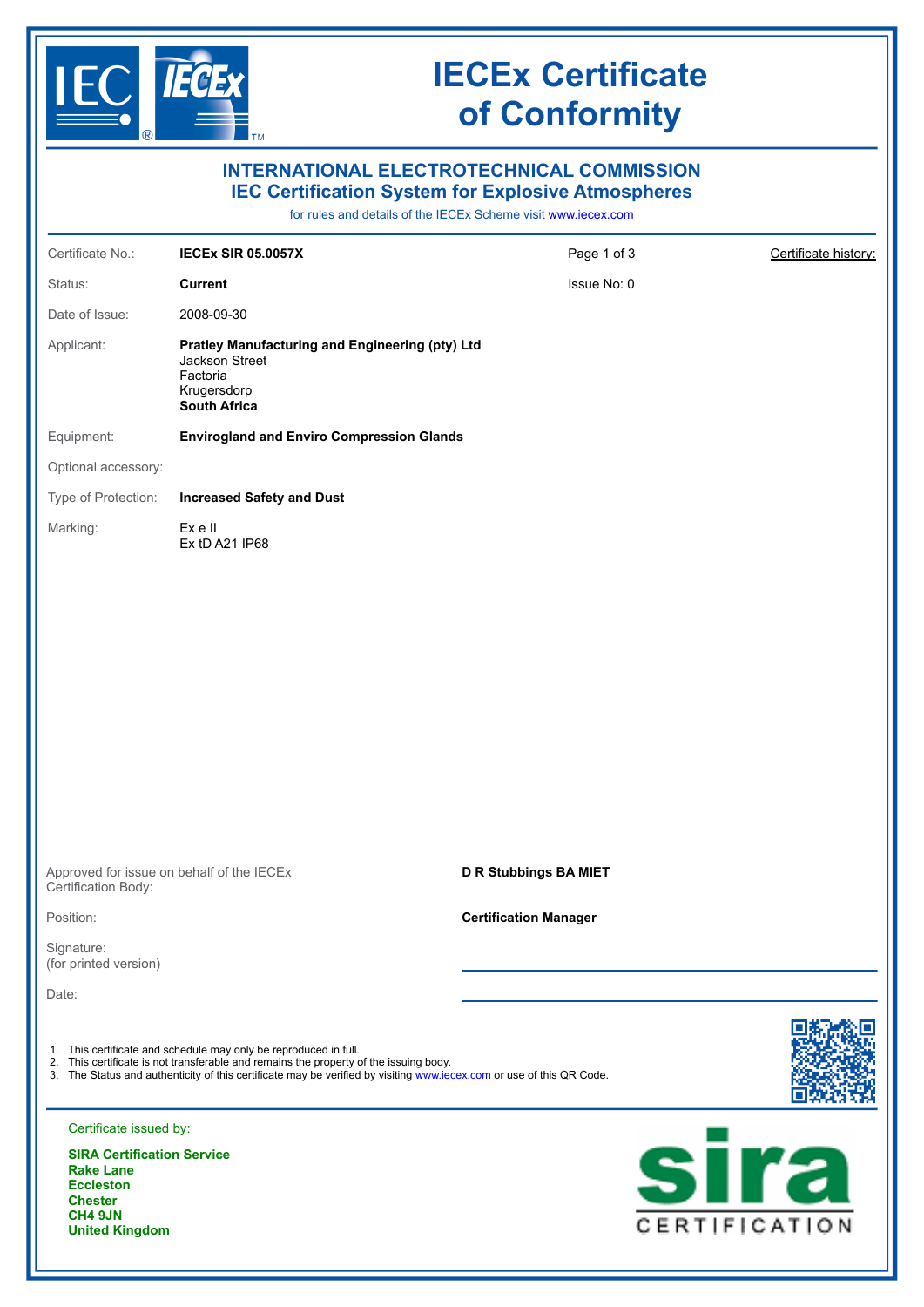

## **IECEx Certificate of Conformity**

| Certificate No.:                                                                                                                                        | <b>IECEX SIR 05.0057X</b>                                                                                                                                                                                                                                                                                                                                                                                                                                                                                | Page 2 of 3 |  |  |  |  |  |
|---------------------------------------------------------------------------------------------------------------------------------------------------------|----------------------------------------------------------------------------------------------------------------------------------------------------------------------------------------------------------------------------------------------------------------------------------------------------------------------------------------------------------------------------------------------------------------------------------------------------------------------------------------------------------|-------------|--|--|--|--|--|
| Date of issue:                                                                                                                                          | 2008-09-30                                                                                                                                                                                                                                                                                                                                                                                                                                                                                               | Issue No: 0 |  |  |  |  |  |
| Manufacturer:                                                                                                                                           | <b>Pratley Manufacturing and Engineering (pty) Ltd</b><br>Jackson Street<br>Factoria<br>Krugersdorp<br><b>South Africa</b>                                                                                                                                                                                                                                                                                                                                                                               |             |  |  |  |  |  |
| Additional<br>manufacturing<br>locations:                                                                                                               |                                                                                                                                                                                                                                                                                                                                                                                                                                                                                                          |             |  |  |  |  |  |
|                                                                                                                                                         | This certificate is issued as verification that a sample(s), representative of production, was assessed and tested and found to comply with the<br>IEC Standard list below and that the manufacturer's quality system, relating to the Ex products covered by this certificate, was assessed and<br>found to comply with the IECEx Quality system requirements. This certificate is granted subject to the conditions as set out in IECEx Scheme<br>Rules, IECEx 02 and Operational Documents as amended |             |  |  |  |  |  |
| <b>STANDARDS:</b><br>to comply with the following standards                                                                                             | The equipment and any acceptable variations to it specified in the schedule of this certificate and the identified documents, was found                                                                                                                                                                                                                                                                                                                                                                  |             |  |  |  |  |  |
| IEC 60079-0:2004<br>Edition:4.0                                                                                                                         | Electrical apparatus for explosive gas atmospheres - Part 0: General requirements                                                                                                                                                                                                                                                                                                                                                                                                                        |             |  |  |  |  |  |
| Edition:4                                                                                                                                               | IEC 60079-7:2006-07 Explosive atmospheres - Part 7: Equipment protection by increased safety "e"                                                                                                                                                                                                                                                                                                                                                                                                         |             |  |  |  |  |  |
| IEC 61241-0:2004<br>Edition:1                                                                                                                           | Electrical apparatus for use in the presence of combustible dust - Part 0: General requirements                                                                                                                                                                                                                                                                                                                                                                                                          |             |  |  |  |  |  |
| IEC 61241-1:2004<br>Edition:1                                                                                                                           | Electrical apparatus for use in the presence of combustible dust - Part 1: Protection by enclosures "tD"                                                                                                                                                                                                                                                                                                                                                                                                 |             |  |  |  |  |  |
|                                                                                                                                                         | This Certificate does not indicate compliance with safety and performance requirements<br>other than those expressly included in the Standards listed above.                                                                                                                                                                                                                                                                                                                                             |             |  |  |  |  |  |
| <b>TEST &amp; ASSESSMENT REPORTS:</b><br>A sample(s) of the equipment listed has successfully met the examination and test requirements as recorded in: |                                                                                                                                                                                                                                                                                                                                                                                                                                                                                                          |             |  |  |  |  |  |
| Test Report:                                                                                                                                            |                                                                                                                                                                                                                                                                                                                                                                                                                                                                                                          |             |  |  |  |  |  |

Quality Assessment Report:

**IECEx ATR: File reference:** GB/SIR/ExTR08.0118/00 GB/SIR/QAR06.0042/00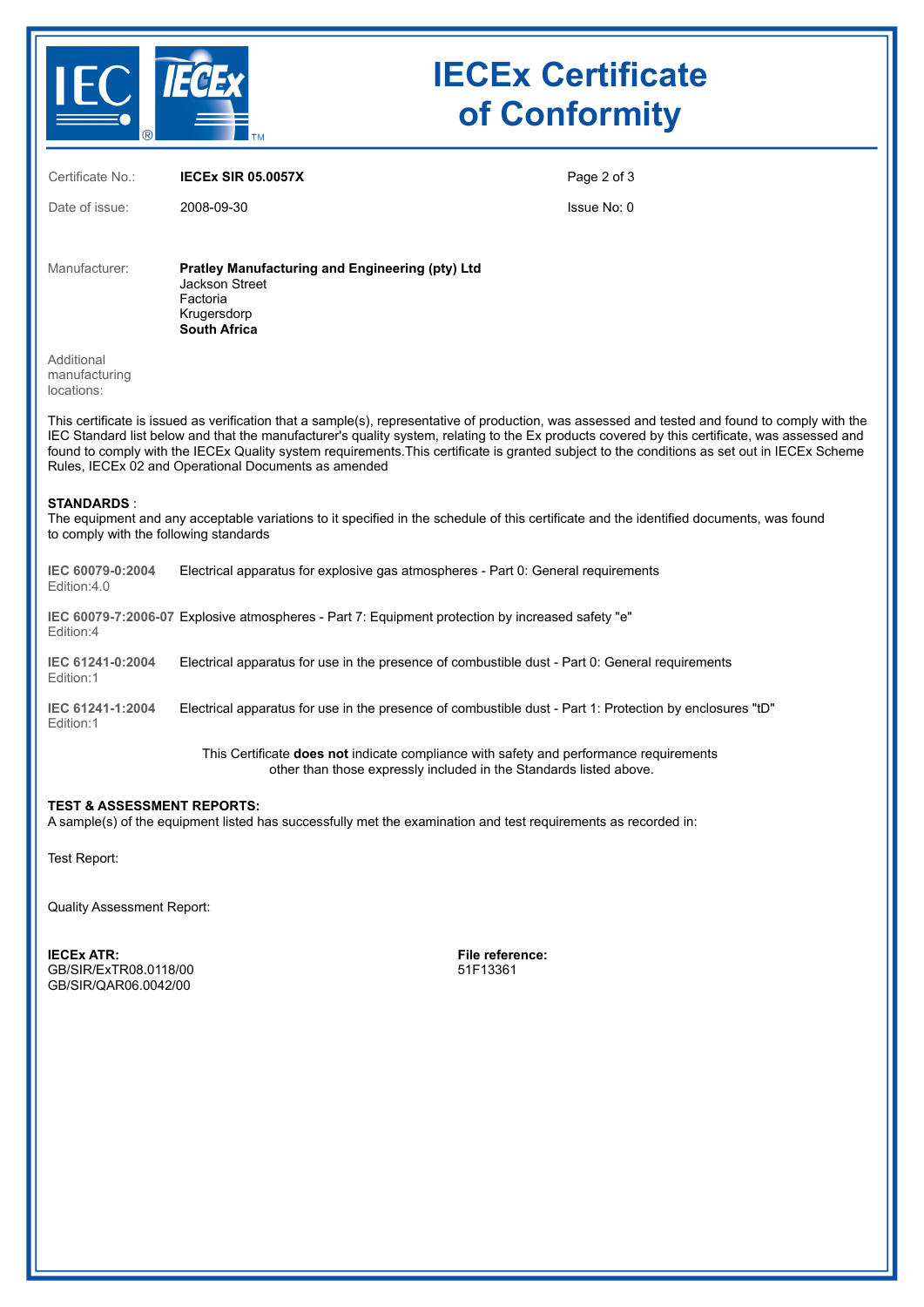

## **IECEx Certificate of Conformity**

Certificate No.: **IECEx SIR 05.0057X**

Date of issue: 2008-09-30

Page 3 of 3

Issue No: 0

#### **EQUIPMENT:**

Equipment and systems covered by this Certificate are as follows:

The Enviro Compression gland range is manufactured in glass filled polyamide and brass. They are intended to terminate braided or unarmoured circular cables into increased safety enclosures without compromising the explosion protection provided by the enclosures in accordance with relevant codes of practice, with sealing and retention provided by gripping the outer sheath

The cable gland range has an ingress protection rating of IP68

#### **SPECIFIC CONDITIONS OF USE: YES as shown below:**

- 1 The **Enviro Compression Gland, Envirogland** and **Pb Envirogland** ranges shall not be used in enclosures where the
	- temperature, at the point of mounting, is outside the range of -20°C to +60°C
- 2 The **Enviro Compression Gland, Envirogland** and **Pb Envirogland** ranges are susceptible to electrostatic discharge.
- As such the installation instruction leaflet carries a precautionary warning to minimise the risk

#### **Annex:**

[IECEx SIR 05.0057X\\_Annexe\\_Iss0.pdf](https://www.iecex-certs.com/deliverables/CERT/31894/view)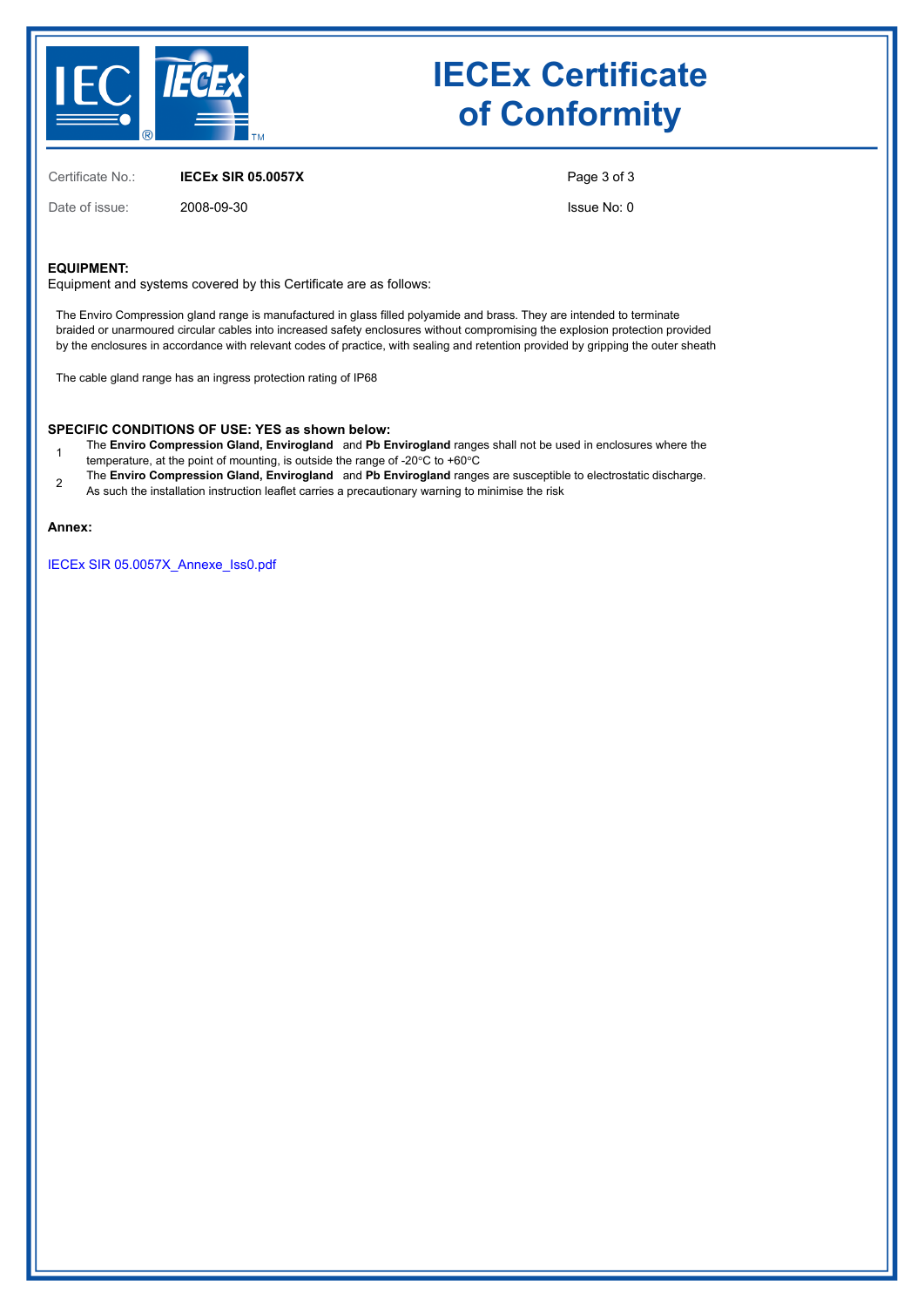C E R T I F I C A T I O N **Annexe to: IECEx SIR 05.0057X Applicant: Pratley Manufacturing and Engineering (pty) Ltd Apparatus: Envirogland, Pb Envirogland, and Enviro Compression gland Ranges of cable glands.**

The Enviro Compression cable gland range comprise:

- Brass locknut on metric entry threaded designs for securing to associated enclosures having clearance holes.
- Polyamide 6.6 entry thread sealing gasket on metric entry threaded designs to aid interface sealing.
- A threaded entry body insert moulded within an outer glass filled Polyamide 6.6 cover, which can screw into tapped entries in associated enclosure.
- An EPDM elastomeric sealing bush, which fits into the entry body to provide a seal around the outer sheath of the cable.
- Outer compression nut fitted with an external o-ring and skid washer. Model numbers 6 and 7 are provided with two retaining washers instead of skid washers for the end user to fit the appropriate size. The compression nut tightens into the entry body compressing the sealing bush onto the outer sheath of the cable and providing additional sealing against the entry body with the fitted O-ring.
- Model numbers 6 and 7 are internally fitted with a cone ring and have an additional sealing bush.

The cable gland seal range accommodations and thread size are determined by model number and product type:

| <b>Model number and Type</b>    | <b>Entry Thread</b> |                       | Cable Outer Sheath Ø |           |  |
|---------------------------------|---------------------|-----------------------|----------------------|-----------|--|
|                                 |                     |                       | Min. (mm)            | Max. (mm) |  |
| No. 00 Enviro Compression gland |                     | M <sub>16</sub> x 1.5 | 4.5                  | 8.0       |  |
| No. 0s Enviro Compression gland | 1/2" NPT x 14TPI    | $M20 \times 1.5$      | 4.5                  | 8.0       |  |
| No. 0 Enviro Compression gland  | $1/2$ " NPT x 14TPI | $M20 \times 1.5$      | 8.0                  | 12.6      |  |
| No. 1 Enviro Compression gland  | 3/4" NPT x 14TPI    | $M20 \times 1.5$      | 12.6                 | 15.7      |  |
| No. 2 Enviro Compression gland  | 1" NPT x 11 1/2 TPI | M25 x 1.5             | 15.7                 | 20.4      |  |
| No. 3 Enviro Compression gland  |                     | $M32 \times 1.5$      | 20.4                 | 26.3      |  |
| No. 4 Enviro Compression gland  |                     | M40 x 1.5             | 26.3                 | 34.7      |  |
| No. 5 Enviro Compression gland  |                     | M50 x 1.5             | 34.7                 | 43.3      |  |
| No. 6 Enviro Compression gland  |                     | M63 x 1.5             | 43.4                 | 55.8      |  |
| No. 7 Enviro Compression gland  |                     | $M75 \times 1.5$      | 55.8                 | 67.5      |  |

2 The **Envirogland gland** range composite manufactured in glass filled Polyamide and brass are intended to terminate SWA circular cables into increased safety enclosures without compromising the explosion protection provided by the enclosures in accordance with relevant codes of practice. Retention is provided by an internal clamping arrangement and sealing is achieved by gripping the outer sheath of the cable.

The cable gland range has an ingress protection rating of IP68 and are coded:

Ex e II / Ex tD A21 IP68

### **Sira Certification Service**

Rake Lane, Eccleston, Chester, CH4 9JN, England

Tel: +44 (0) 1244 670900 Fax: +44 (0) 1244 681330<br>Email: info@siracertification. Email: [info@siracertification.com](mailto:info@siracertification.com)<br>Web: www.siracertification.com [www.siracertification.com](http://www.siracertification.com)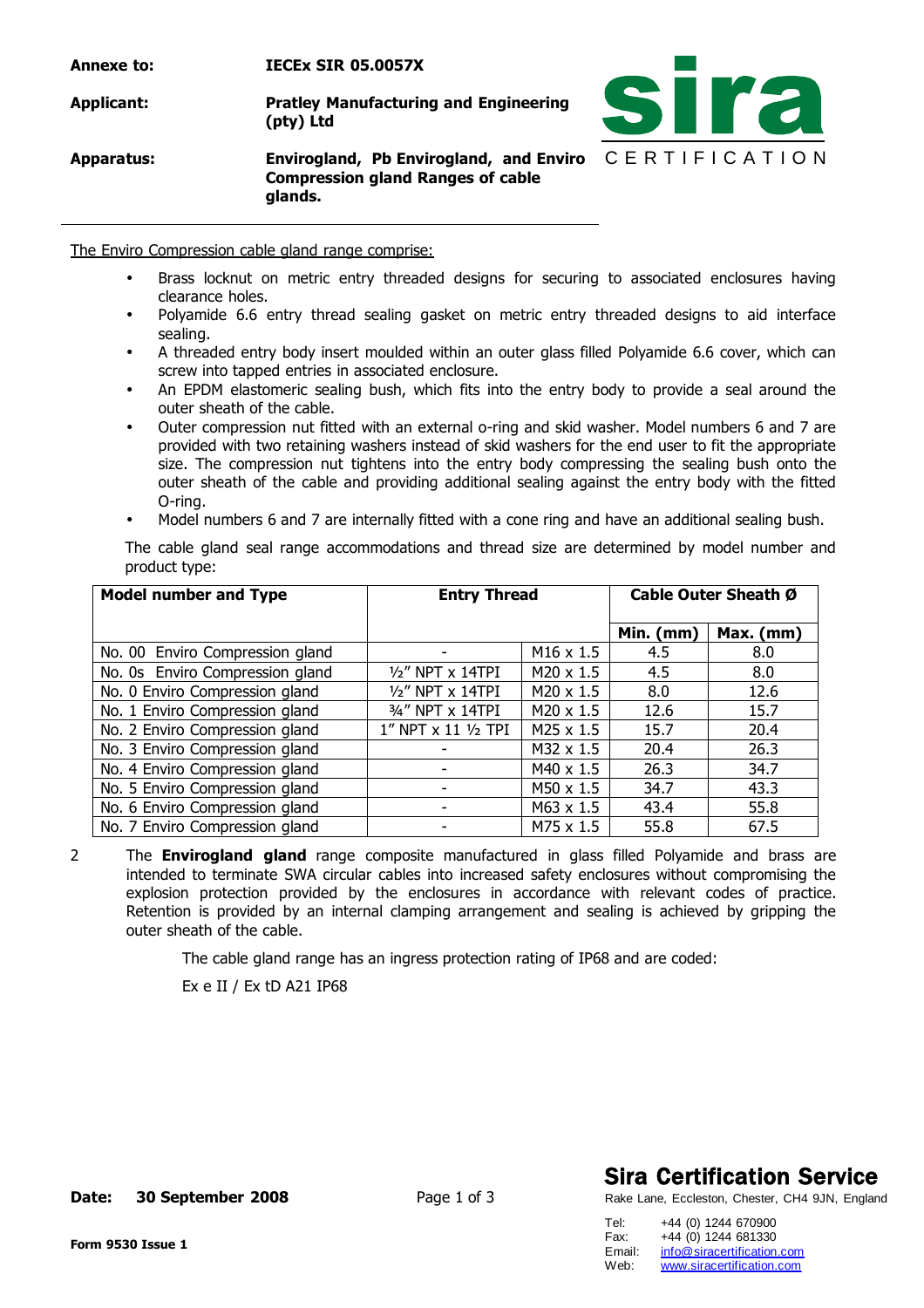| Annexe to: | <b>IECEX SIR 05.0057X</b>                                                                                            |  |
|------------|----------------------------------------------------------------------------------------------------------------------|--|
| Applicant: | <b>Pratley Manufacturing and Engineering</b><br>(pty) Ltd                                                            |  |
| Apparatus: | Envirogland, Pb Envirogland, and Enviro $C \nightharpoonup R$<br><b>Compression gland Ranges of cable</b><br>glands. |  |

The Envirogland cable gland range comprise:

- Brass locknut on metric entry threaded designs for securing to associated enclosures having clearance holes.
- Polyamide 6.6 entry thread sealing gasket on metric entry threaded designs to aid interface sealing.
- A threaded brass entry body insert moulded within an outer glass filled Polyamide 6.6 cover, which can screw into tapped entries in associated enclosure.
- An EPDM elastomeric sealing ring, which fits into the entry body to provide a seal around the inner sheath of the cable. Model numbers 6 and 7 are provided with two sealing rings for the end user to fit the appropriate size.
- Nickel-plated cone ring and cone bush to clamp onto the cable armouring. These also compress the seal onto the inner sheath of the cable with the aid of a compression nut. A Polyamide 6.6 compression nut fitted with an external o-ring, compressing the inner seal and engaging the armour locking mechanism within the entry body. The o-ring provides additional sealing against the entry body.
- A Polyamide 6.6 back nut fitted with an EPDM elastomeric back sealing ring. The back nut tightens onto the compression nut whilst compressing the seal onto the outer sheath of the cable.

The cable gland seal range accommodations and thread size are determined by model number and product type:

| <b>Model number</b><br>and Type | <b>Entry Thread</b> |                  | <b>Cable Inner</b><br>Sheath Ø |                    | Armour Ø<br>(mm) | <b>Cable Outer</b><br>Sheath Ø |                   |
|---------------------------------|---------------------|------------------|--------------------------------|--------------------|------------------|--------------------------------|-------------------|
|                                 |                     |                  | Min<br>(mm)                    | <b>Max</b><br>(mm) |                  | Min<br>(mm)                    | <b>Max</b><br>(mm |
| No. 0 Envirogland               | 1/2" NPT x 14TPI    | $M20 \times 1.5$ | 8.5                            | 12.6               | 0.9              | 12.6                           | 18.6              |
| No. 1 Envirogland               | 3/4" NPT x 14TPI    | $M20 \times 1.5$ | 12.6                           | 15.7               | 0.9              | 15.4                           | 22.0              |
| No. 2 Envirogland               | 1" NPT x 11 1/2     | $M25 \times 1.5$ | 15.7                           | 20.4               | 1.25             | 22.0                           | 27.2              |
|                                 | TPI                 |                  |                                |                    |                  |                                |                   |
| No. 3 Envirogland               |                     | $M32 \times 1.5$ | 20.4                           | 26.3               | 1.6              | 24.3                           | 33.2              |
| No. 4 Envirogland               |                     | M40 x 1.5        | 26.3                           | 34.7               | 1.6              | 33.2                           | 43.2              |
| No. 5 Envirogland               |                     | M50 x 1.5        | 34.7                           | 43.3               | 2.0              | 43.2                           | 54.0              |
| No. 6 Envirogland               |                     | M63 x 1.5        | 43.3                           | 49.6               | 2.5              | 53.9                           | 67.1              |
|                                 |                     |                  | 49.7                           | 55.8               |                  |                                |                   |
| No. 7 Envirogland               |                     |                  | 55.9                           | 60.6               |                  |                                |                   |
|                                 |                     | M75 x 1.5        | 60.7                           | 67.5               | 2.5              | 67.1                           | 78.8              |

### **Sira Certification Service**

T I F I C A T I O N

**Ira** 

Rake Lane, Eccleston, Chester, CH4 9JN, England

Tel: +44 (0) 1244 670900 Fax: +44 (0) 1244 681330<br>Email: info@siracertification. Email: [info@siracertification.com](mailto:info@siracertification.com)<br>Web: www.siracertification.com [www.siracertification.com](http://www.siracertification.com)